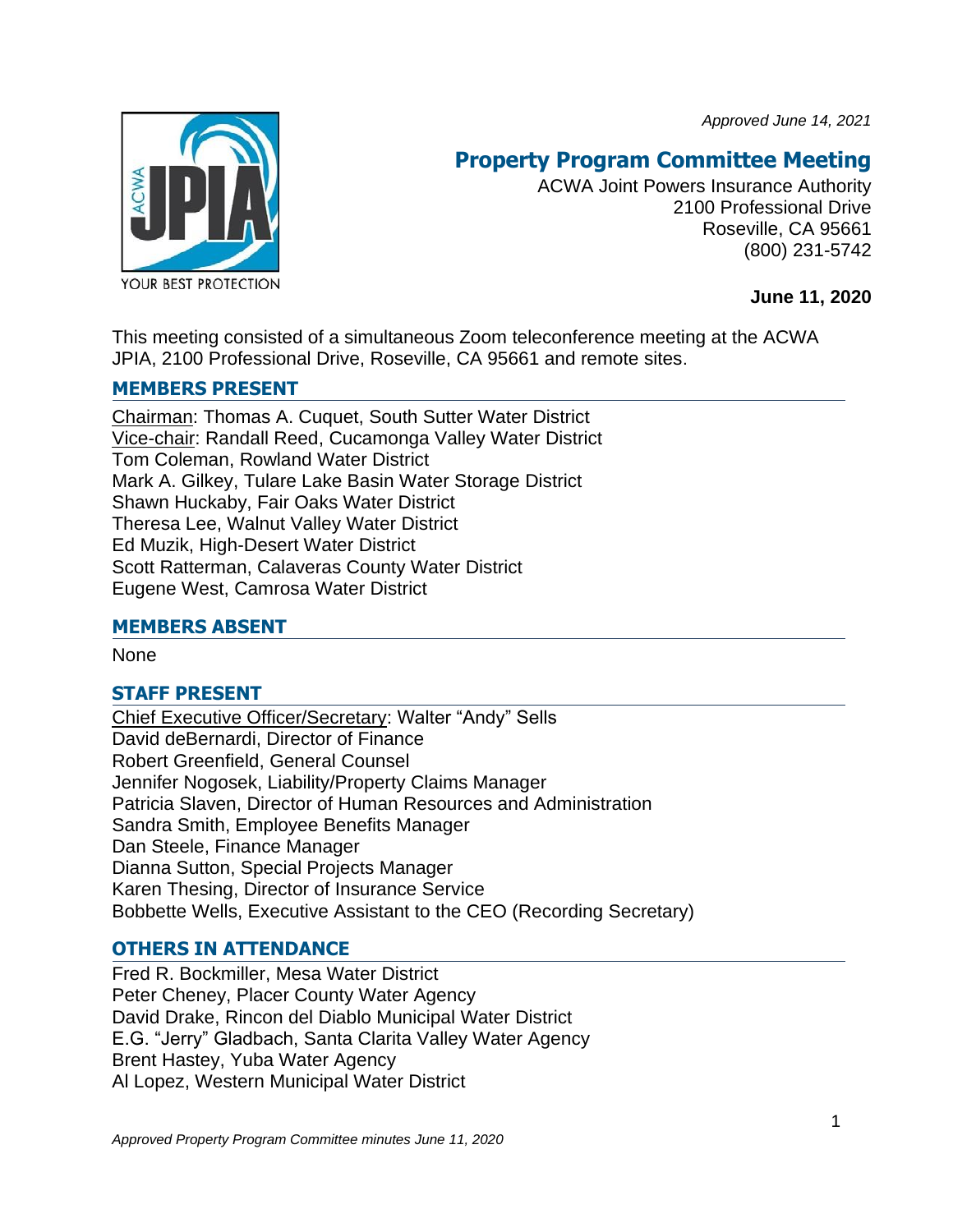Rob Lowe, Alliant Lynn Ludwig, Yuba County Water Agency Jacqui Noel, El Dorado Irrigation District Melody A. McDonald, San Bernardino Valley Water Conservation District Pamela Tobin, San Juan Water District, ACWA VP

### **WELCOME**

Chairman Cuquet welcomed everyone in attendance.

# **CALL TO ORDER AND ANNOUNCEMENT OF QUORUM**

Chairman Cuquet called the meeting to order at 10:03 a.m. He announced there was a quorum.

### **ANNOUNCEMENT RECORDING OF MINUTES**

Chairman Cuquet announced that the meeting would be recorded to assist in preparation of minutes. Recordings are only kept 30 days following the meeting, as mandated by the California Brown Act.

### **PUBLIC COMMENT**

Chairman Cuquet noted that, as the agenda stated, members of the public would be allowed to address the Property Program Committee on any agenda item prior to the Committee's decision on that item. Comments on any issues on the agenda, or not on the agenda, were also welcomed. No comments were brought forward.

### **INTRODUCTIONS**

Roll call was taken for Committee attendance and Mr. Sells introduced the Executive Committee, guests, and staff on the Zoom meeting.

### **ADDITIONS TO OR DELETIONS FROM THE AGENDA**

Chairman Cuquet asked for any additions to, or deletions from, the agenda. Staff had none.

### **CONSENT AGENDA**

Approval of the minutes Chairman Cuquet called for approval of the minutes of the May 6, 2019 meeting.

M/S/C (Muzik/West) (Cuquet-Yes; Coleman-Yes; Gilkey-Yes; Huckaby-Yes; Lee-Yes; Muzik-Yes; Ratterman-Yes; Reed-Yes; West-Yes): That the Property Program Committee approve the minutes of the May 6, 2019 meeting, as presented.

Meetings attended on behalf of the JPIA None reported.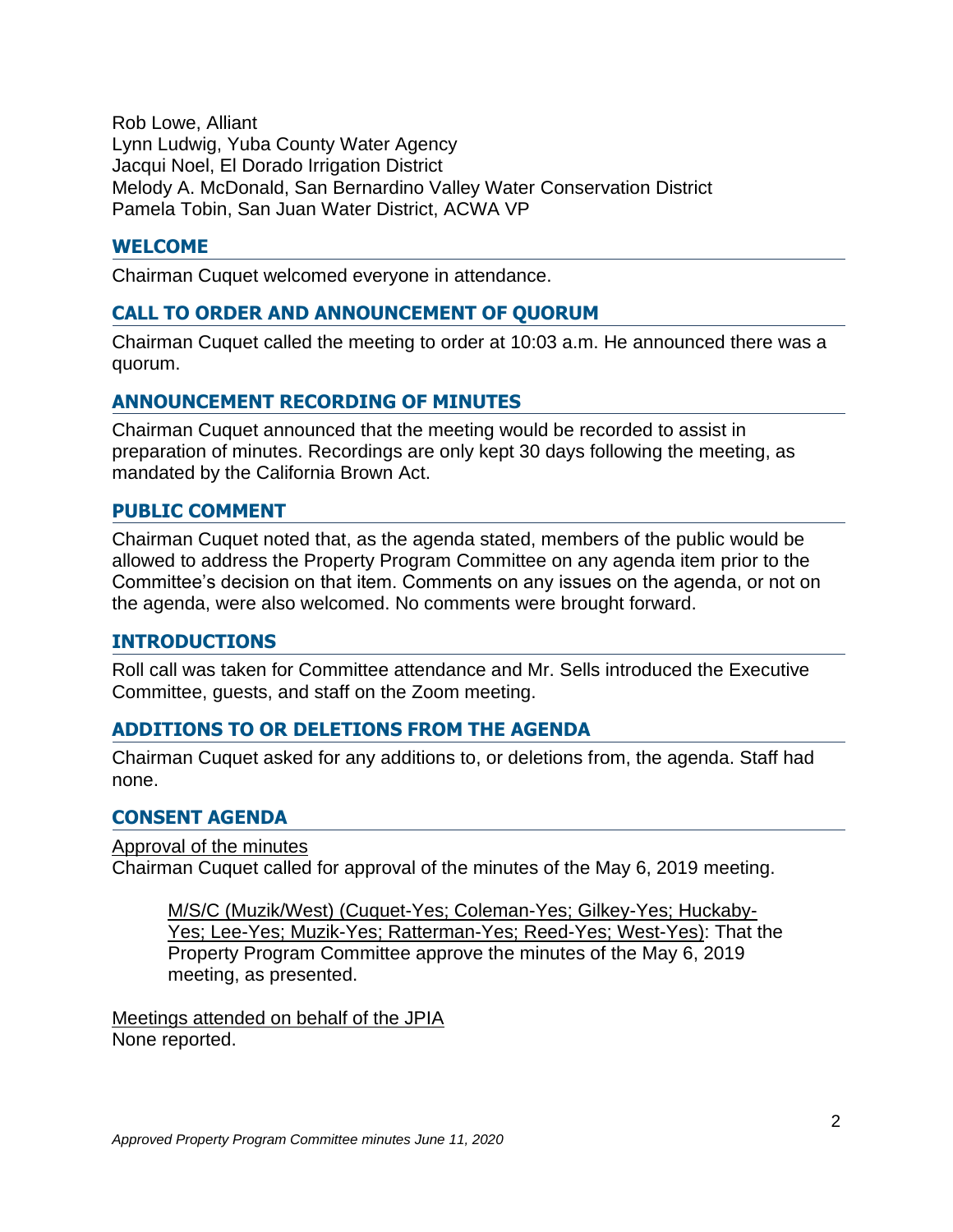# **LOSS REPORTS**

### Review Claims Data

Mr. Sells explained that the last few policy years have suffered higher than historical losses. The 2016-17 policy year currently has projected losses in excess of \$6 million which includes two large flood losses. The 2017-18 and the 2018-19 policy years have sustained combined losses that may exceed \$14 million as a result of wildfires losses in both Northern and Southern California

The Program maintains a \$100,000 retention and insures approximately \$8 billion in property values.

#### **MEMBERSHIP**

#### Membership Report

Ms. Thesing reported that during the 2019-20 coverage year, the following agencies joined the Property Program: Truckee Donner Public Utilities District, Alameda County Water District, Diablo Water District, and Alameda County Flood Control & Water Conservation District Zone 7.

The current total number of program members is 279, with an annual total insured value of \$8,536,424,862.

For the 2020-21 coverage year, the following agencies will be joining the Property Program: Tuolumne Utilities District, Otay Water District, and Sierra Highlands Community Services District.

There have been no reported intents to withdraw for the July 1, 2020 Property Program renewal.

### **NEW BUSINESS**

#### **State of the Property Market**

Rob Lowe from Alliant presented the State of the Market 2020. The property market has seen a hardening of the market with frequency/severity of losses and several yeas of unprofitability. The future of property insurance for public entities remains uncertain due to natural disasters and pandemics, less carriers in the market, frequency and severity of losses, and social inflation.

#### 2020-21 Memorandum of Property Coverage

Ms. Thesing explained that JPIA staff found an inconsistency in Memorandum of Property Coverage document. For the 2019-20 Property Program renewal, Section V - Exclusion 5 was added to the MOPC. It states the following:

All properties that are not scheduled prior to a **loss**, except any acquisition under \$100 million will be automatically covered for up to 90 days.

However, Section II - Coverage Agreement states the following: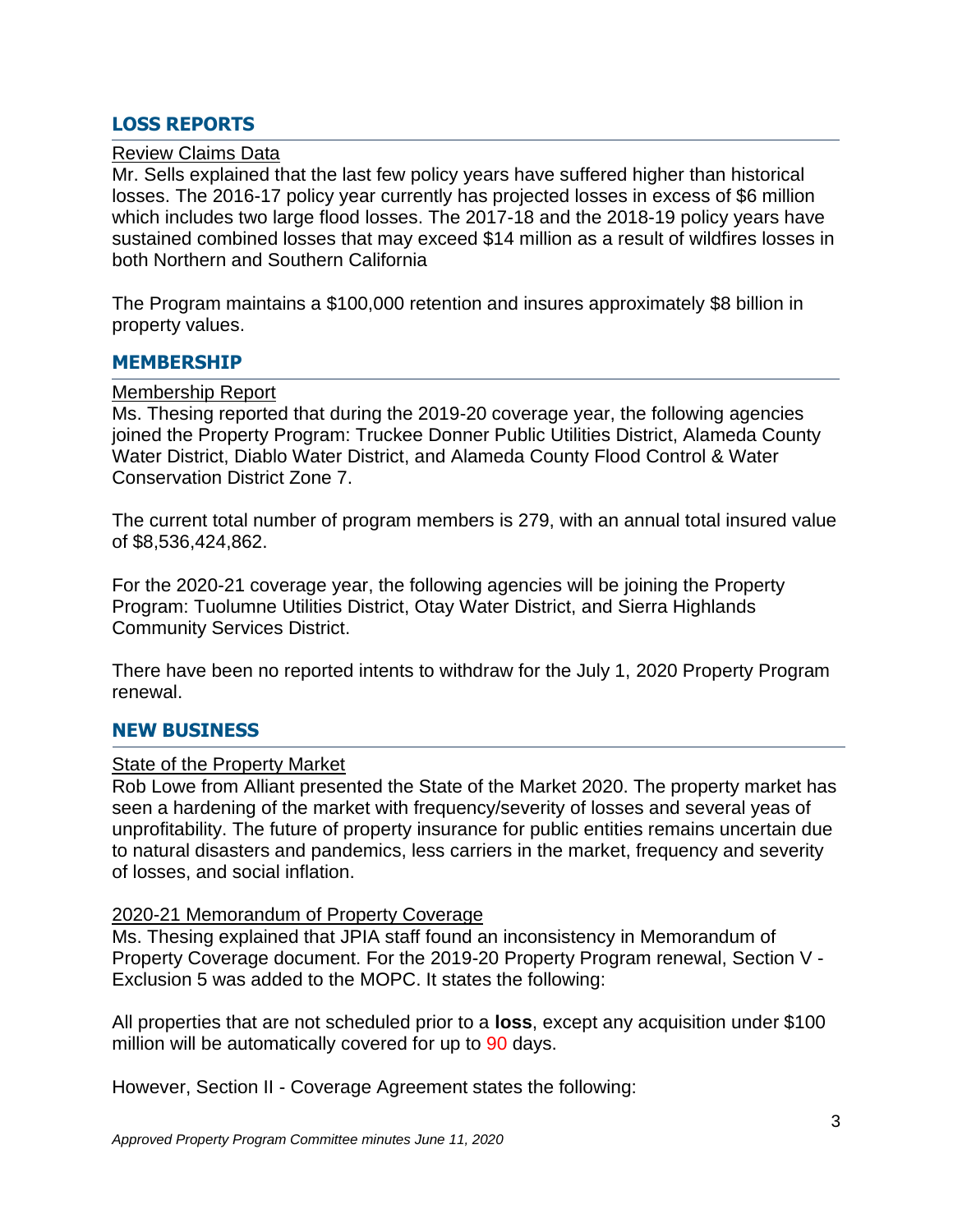The **Authority** will reimburse the **Covered Party** named on the Declarations for **losses**  to scheduled property that is insured by the terms and conditions of the **purchased insurance or reinsurance**, less any applicable **Covered Party** deductible. All property must be scheduled prior to **loss** or within 120 days of acquisition in order for coverages and limits under the MOPC, or **purchased insurance or reinsurance**, to apply.

JPIA staff discovered this contradiction and is proposing that Section II of the Coverage Agreement be changed to 90 days.

M/S/C (Coleman/Lee) (Cuquet-Yes; Coleman-Yes; Gilkey-Yes; Huckaby-Yes; Lee-Yes; Muzik-Yes; Ratterman-Yes; Reed-Yes; West-Yes): That the Property Program Committee recommends that the Executive Committee approve the amended 2020-2021 Memorandum of Property Coverage, Section II - Coverage Agreement to read as "All property must be scheduled prior to loss or within 90 days of acquisition in order for coverages and limits under the Memorandum Of Property Coverage, or purchased insurance or reinsurance, to apply."

### 2020-21 Property Insurance Renewal

Ms. Thesing explained that the pricing projections continue to assume the JPIA will retain the first \$100,000 per occurrence; thereafter, the insured portion will cover amounts over \$100,000 following the provisions of the insuring policies.

The excess rate in the current policy year is .0624 per \$100 of insured value. Staff recommended that the Committee approve the 2020-2021 property insurance renewal with pricing not to exceed a rate of .0737 (18.47% increase).

M/S/C (Reed/West) (Cuquet-Yes; Coleman-Yes; Gilkey-Yes; Huckaby-Yes; Lee-Yes; Muzik-Yes; Ratterman-Yes; Reed-Yes; West-Yes): That the Property Program Committee recommend that the Executive Committee approve the 2020-2021 Renewal Terms and Pricing include a "Not to Exceed" a rate of .0737 per \$100 of insured value.

#### Renewal Pricing

Mr. deBernardi relayed that the Property Program Expected Revenue/Expense & Funding Requirement report provides a breakdown for the expected revenues and expenses for the 7/1/20-21 policy year. The total estimated premium with no pricing changes is approximately \$6.767 million based on \$8.14 billion in TIVs. The premium is based on an estimated excess insurance cost of \$6 million and claims expense of approximately \$1.7 million. The 2019 actuary report projects a \$.02048, per \$100 of total insured value, loss rate for the 7/1/20-21 policy year. Different scenarios were provided shown different member pricing.